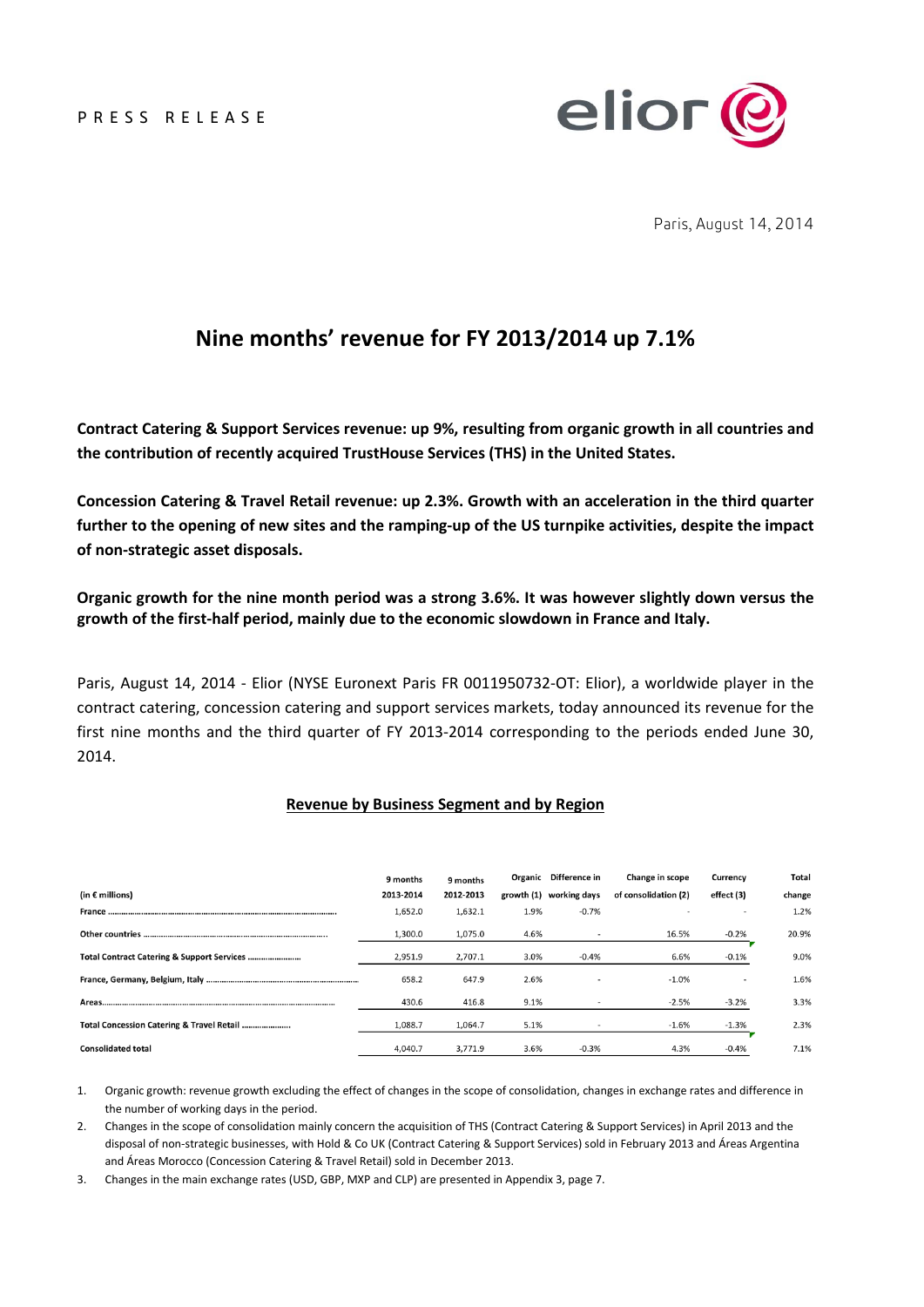

The 7.1% increase in consolidated revenue for the first nine months reflected robust 3.6% organic growth over the period, a performance in line with the 3.7% reported for the first half. Adjusted for the impact of the number of working days on the Contract Catering business in France, the period-on-period increase was 3.3%.

Acquisitions contributed 4.3% of growth, led by THS, which was consolidated as from April 15, 2013.THS's contribution was partly offset, however, by the impact of the following non-strategic asset disposals:

- Hold & Co UK and Honoré James (a French caterer), which were removed from the scope of consolidation in February and June 2013 respectively;

- The Concession Catering subsidiaries in Argentina and Morocco, which were disposed by Áreas

Changes in exchange rates had a 0.4% negative impact on revenue for the first nine months. The main currencies concerned were the US dollar, the Mexican peso and the Chilean peso.

> \* \* \*

**→ Contract Catering & Support Services** revenue rose by €244.8 million, or 9.0%, to €2,952.0 million for the nine months ended June 30, 2014 from €2,707.1 million for the same period in the previous year.

Of the total increase, 3.0% was attributable to organic growth (2.6% net of the 0.4% unfavourable impact of the number of working days on the Business & Industry and Education markets in France). This represented a slight decrease compared with the 3.6% growth recorded in the first half (3.2% after the impact of fewer working days) caused mainly by headwinds in the Education and Healthcare markets in Spain and Italy, and the Business & Industry and Healthcare markets in France.

The acquisition of THS added €179.8 million to revenue for the nine months ended June 30, 2014. In all, changes in the scope of consolidation led to a 6.6% net increase in Contract Catering & Support Services revenue.

Lastly, changes in exchange rates had a slight 0.1% negative impact, arising mainly from the unfavourable US dollar exchange rate.

**→ Concession Catering & Travel Retail** revenue increased by €24.0 million or 2.3% to €1,088.7 million for the nine months ended June 30, 2014 from €1,064.7 million for the same period in the previous year.

Organic growth accelerated to 5.1% for the nine-month period from 4.0% in the first half. Changes in the scope of consolidation, consisting of the sale of non-strategic assets (Hold & Co UK, Honoré James and the Concession Catering subsidiaries in Argentina and Morocco), reduced revenue by 1.6%.

Lastly, changes in exchange rates – notably for the US dollar, the Chilean peso and the Mexican peso – had a negative impact of 1.3%.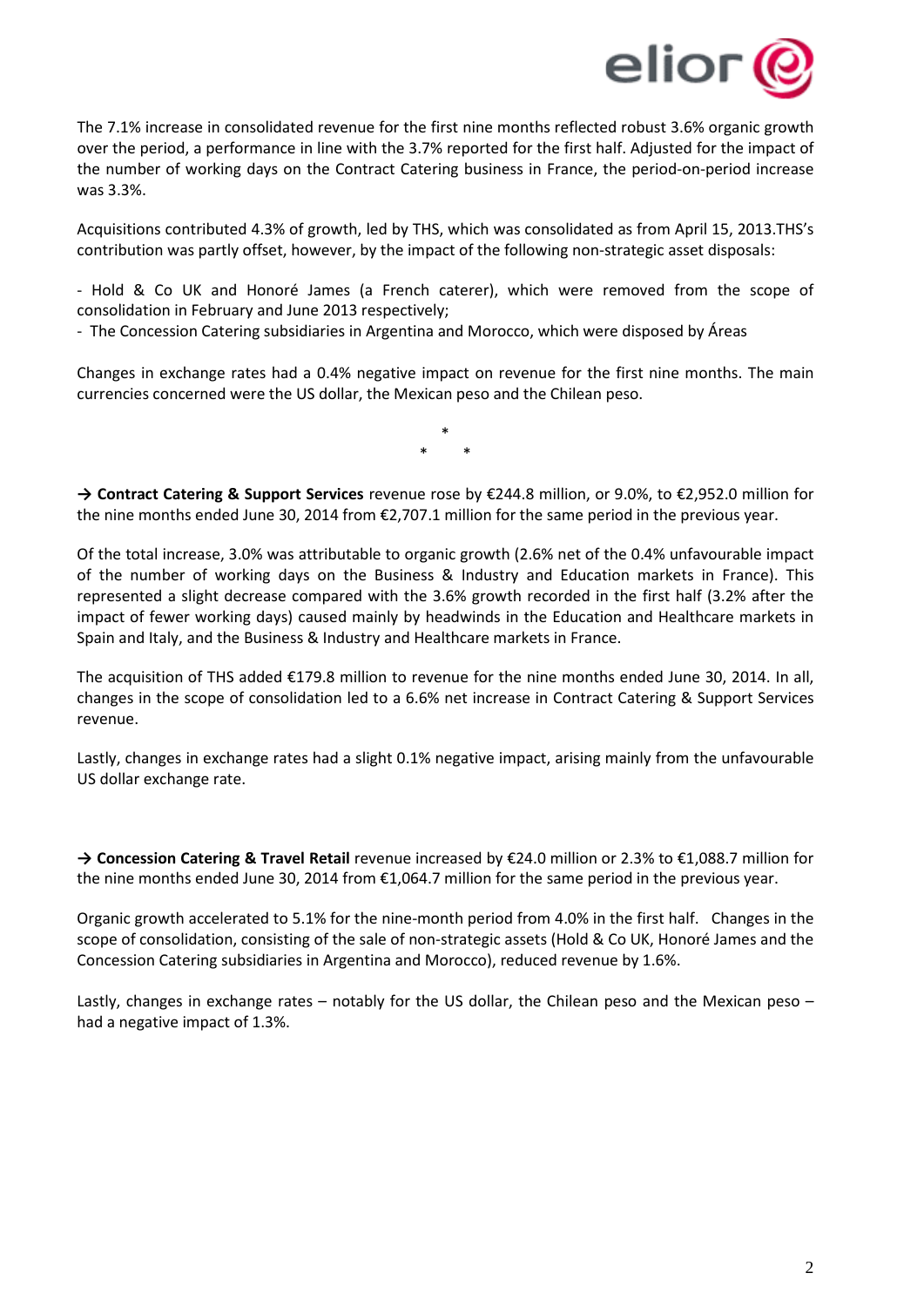

# **Revenue by Market**

The following table displays the revenue breakdown between the Group's six main markets, and the growth rates by market for the first nine months of FY 2013-2014.

| (in $\epsilon$ millions)                  | 9 months<br>2013-2014 | 9 months<br>2012-2013 | Organic<br>growth (1) | Difference in<br>working days | Change in scope<br>of consolidation (2) | <b>Currency</b><br>effect (3) | Total<br>change |
|-------------------------------------------|-----------------------|-----------------------|-----------------------|-------------------------------|-----------------------------------------|-------------------------------|-----------------|
|                                           | 1,313.5               | 1,241.9               | 3.9%                  | $-0.3%$                       | 2.2%                                    |                               | 5.8%            |
|                                           | 884.3                 | 814.0                 | 2.4%                  | $-1.0%$                       | 7.4%                                    | $-0.1%$                       | 8.6%            |
|                                           | 754.1                 | 651.2                 | 2.1%                  |                               | 14.0%                                   | $-0.2%$                       | 15.8%           |
|                                           | 2,951.9               | 2.707.1               | 3.0%                  | $-0.4%$                       | 6.6%                                    | $-0.1%$                       | 9.0%            |
|                                           | 380.4                 | 362.1                 | 5.7%                  |                               | ۰                                       | $-0.6%$                       | 5.1%            |
|                                           | 433.6                 | 408.7                 | 10.0%                 |                               | $-2.0%$                                 | $-1.9%$                       | 6.1%            |
|                                           | 274.7                 | 294.0                 | $-2.4%$               |                               | $-3.0%$                                 | $-1.1%$                       | $-6.6%$         |
| Total Concession Catering & Travel Retail | 1,088.7               | 1,064.7               | 5.1%                  |                               | $-1.6%$                                 | $-1.3%$                       | 2.3%            |
| <b>Consolidated total</b>                 | 4,040.7               | 3,771.9               | 3.6%                  | $-0.3%$                       | 4.3%                                    | $-0.4%$                       | 7.1%            |

# **Contract Catering & Support Services**

#### **- Business & Industry**

Organic growth in the **Business & Industry** market for the first nine months of FY 2013-2014 came to 3.9% (excluding the effect of changes in the number of working days and in the scope of consolidation), with mixed performances in the various countries:

- In France, organic growth slowed in the third quarter despite significant business wins, due to delays in the start-up of new contracts and a modest decline in the number of meals served. The decline in meals served was partly attributable to the lower number of working days during the period and also to the May bank holidays.
- In international markets, organic growth was strong thanks to satisfactory business development in Spain, start-up of the Itinere contract in Italy and a rebound in business wins and in revenue from existing contracts during the third quarter in the United Kingdom.

#### **-Education**

Organic growth in the **Education** market for the first nine months stood at 2.4% (excluding the effect of changes in the number of working days, in exchange rates and in the scope of consolidation), reflecting progress in France and the United Kingdom that was partly offset by third-quarter declines in Southern Europe. Business wins in all European countries continued to support revenue growth.

#### **-Healthcare**

Organic growth in the **Healthcare** market for the first nine months was 2.1% (excluding the effect of changes in exchange rates and in the scope of consolidation), reflecting overall business growth despite a decline in Italy in the third quarter. Business development was satisfactory, particularly in Spain, offsetting an erosion of revenue from existing contracts in Spain and Italy.

Contract Catering & Support Services business wins remained generally strong in Europe.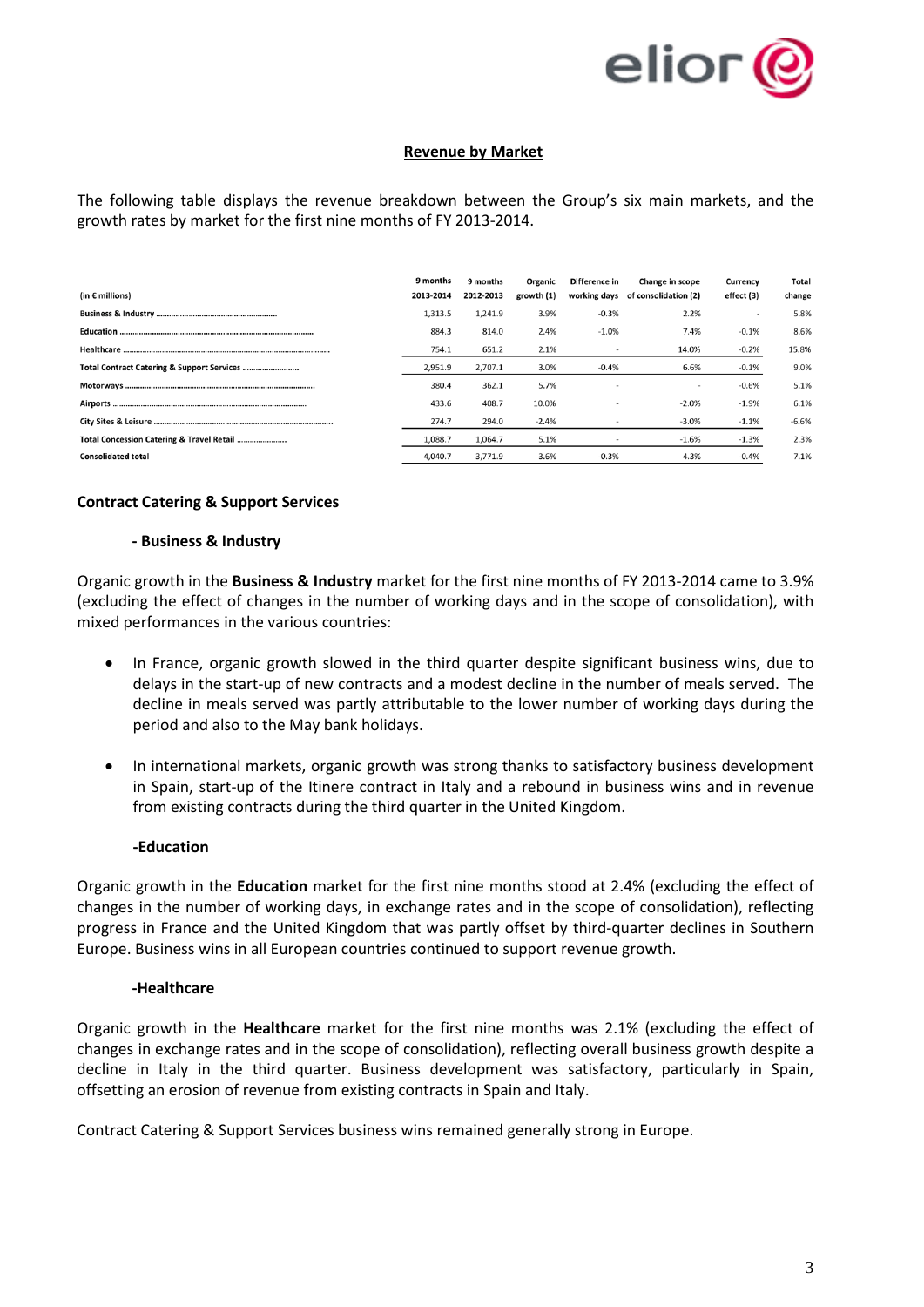

## **Concession Catering & Travel Retail**

## **-Motorways**

Organic growth in the **Motorways** market came to 5.7% for the first nine months of FY 2013-2014, with gains recorded in all countries in the third quarter:

- Business picked up in Italy, while performance in Germany was boosted by a sharp increase in revenue from existing contracts as well as by the opening of new service areas on German motorways. In France, the closure of certain sites during the first half of FY 2012-2013 led to a favourable basis of comparison.
- Áreas enjoyed sustained volumes in the United States, with the ramp-up of service areas on the Florida Turnpike and the opening of one of two Maryland Turnpike service areas. In Spain, the Motorways market started to return to growth after several years of decline.

## **-Airports**

Organic growth in the **Airports** market for the first nine months stood at 10.0%, a similar performance compared with the first half.

- In France, growth continued to be driven by the increase in air passenger traffic, particularly at Roissy-Charles de Gaulle airport, while the new contract at Basel-Mulhouse airport also had a positive impact on revenue for the period. Business growth in Italy was driven by the opening of new outlets in the two Milan airports.
- Áreas' Airports business enjoyed good volumes in Spain, thanks to a significant upturn in air passenger traffic and the start-up of a new, expanded contract at Madrid-Barajas airport. The same applied in the United States, particularly at Los Angeles airport, while the ramp-up of operations at Chicago airport continued at a satisfactory pace.

## **-City Sites & Leisure**

Revenue in the **City Sites & Leisure** market contracted by 2.4% on an organic basis in the first nine months, matching the decline observed in the first half.

• In France, the decrease was due to the fact that certain biennial trade fairs (Paris Auto Show, Le Bourget Air Show) took place in FY2012-2013 but not in FY2013-2014 and also to the non-renewal of the contract with the Parc des Princes football stadium in Paris. The contribution from the ramp-up of new sales outlets opened in the Gare de Lyon railway station failed to offset the reduced Museums & Sites' attendance.

For the nine months period ending June 2014, revenue from the Leisure Sites market was sharply up, particularly in Germany with the start-up of the new contract at the Center Parcs Bostalsee resort.

Concession Catering & Travel Retail revenues are subject to seasonal fluctuations, particularly in Europe, and a meaningful assessment of the businesses' performance can only be made at the end of the summer.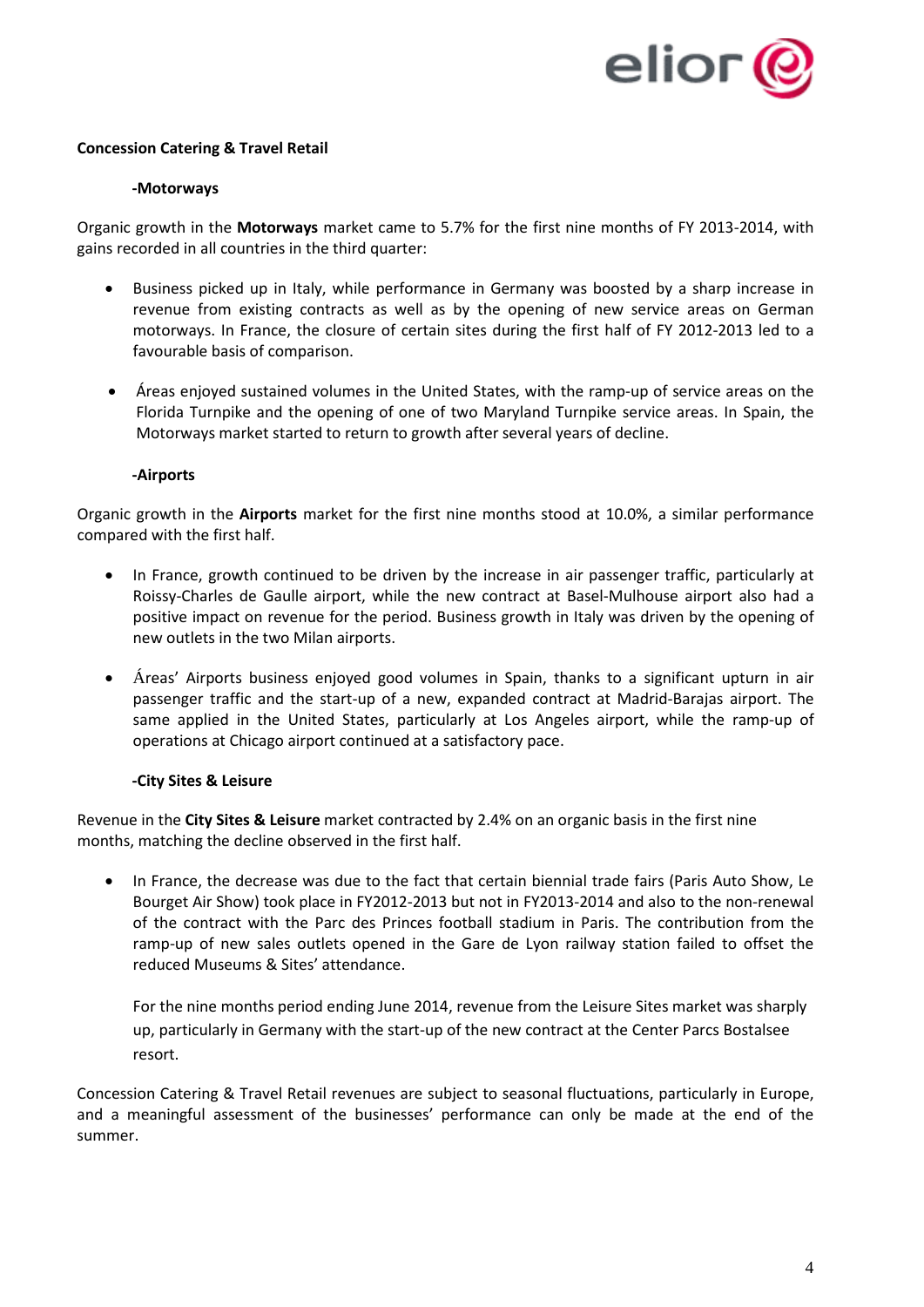

## **Financial Position**

Elior has been listed on NYSE Euronext Paris since June 11, 2014. Details of the initial public offering, the simultaneous share capital increase, and the partial repayment of the Elior Group's debt, together with the Group's consolidated financial statements for the first half of fiscal year ended March 31, 2014, are contained in the *document de base* (registration document) registered with the French securities regulator (Autorité des Marchés Financiers – AMF) and related updates, the *note d'opération* (offering circular) approved by the AMF and the press releases issued at the time of or subsequent to the initial public offering ("the Information"). The Information is available on the Company's website, [www.elior.com.](http://www.elior.com/) There were no material changes in the Group's financial position as at June 30, 2014 compared with what is described in the Information.

This press release constitutes the quarterly financial information referred to in the Transparency Directive.

The Group's consolidated results for the nine month period ended June 30, 2014 will be published on September 10, 2014 after the close of trading.

**Appendix 1:** Revenue by region for the first nine months of FY 2013-2014

**Appendix 2:** Revenue for the third quarter of FY 2013-2014 (by business segment, market and region)

**Appendix 3:** Exchange rates and currency effects for the first nine months of FY 2013-2014

Upcoming financial communications:

Nine months results 2013/2014 September 10, 2014, after the close of trading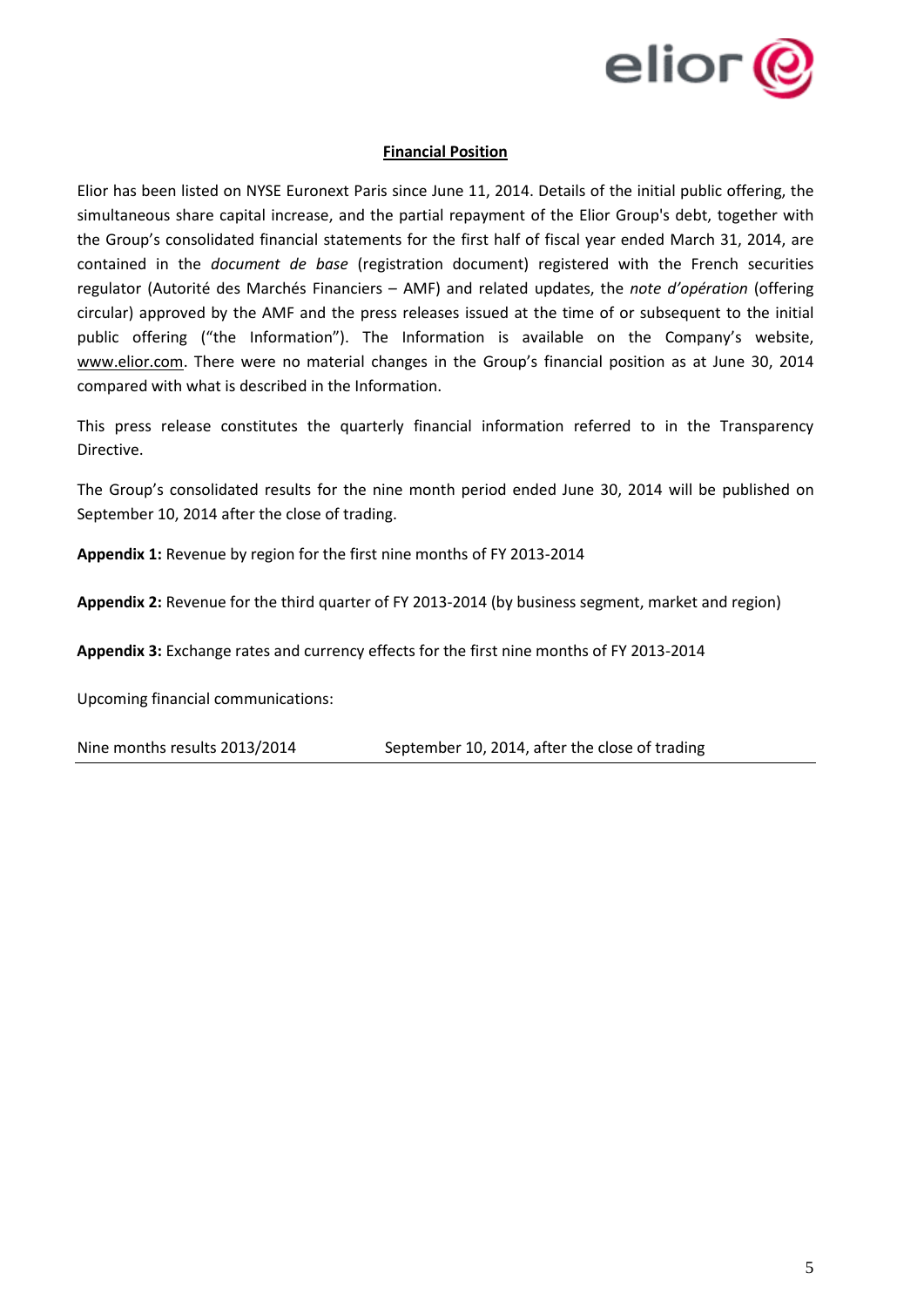

# **Appendix 1:** Revenue by region for the first nine months of FY 2013-2014

| (in $\epsilon$ millions)  | 9 months<br>2013-2014 | 9 months<br>2012-2013 | Organic<br>growth (1) | Difference in<br>working days | Change in scope<br>of consolidation (2) | Currency<br>effect (3) | Total<br>change |
|---------------------------|-----------------------|-----------------------|-----------------------|-------------------------------|-----------------------------------------|------------------------|-----------------|
|                           | 2.148.9               | 2.142.8               | 1.1%                  | $-0.5%$                       | $-0.3%$                                 | 0.0%                   | 0.3%            |
|                           | 1,459.7               | 1,376.9               | 6.1%                  |                               | $-0.1%$                                 | 0.0%                   | 6.0%            |
|                           | 432.1                 | 252.1                 | 10.8%                 |                               | 67.1%                                   | $-6.5%$                | 71.4%           |
| <b>Consolidated total</b> | 4,040.7               | 3,771.9               | 3.6%                  | $-0.3%$                       | 4.3%                                    | $-0.4%$                | 7.1%            |

# **Appendix 2:** Revenue for the third quarter of FY 2013-2014

# **Revenue by business segment and by region**

|                                           | 3 months  | 3 months  |       | Organic Difference in   | Change in scope      | Currency   | Total   |
|-------------------------------------------|-----------|-----------|-------|-------------------------|----------------------|------------|---------|
| (in $\epsilon$ millions)                  | 2013-2014 | 2012-2013 |       | growth (1) working days | of consolidation (2) | effect (3) | change  |
|                                           | 538.9     | 539.9     | 0.6%  | $-0.8%$                 |                      |            | $-0.2%$ |
|                                           | 422.7     | 395.2     | 3.4%  |                         | 3.7%                 | $-0.1%$    | 7.0%    |
|                                           | 961.6     | 935.1     | 1.8%  | $-0.4%$                 | 1.5%                 | $-0.1%$    | 2.8%    |
|                                           | 245.7     | 235.7     | 4.8%  |                         | $-0.5%$              |            | 4.2%    |
|                                           | 161.5     | 155.7     | 10.4% |                         | $-3.3%$              | $-3.3%$    | 3.8%    |
| Total Concession Catering & Travel Retail | 407.2     | 391.4     | 7.0%  |                         | $-1.6%$              | $-1.3%$    | 4.0%    |
| <b>Consolidated total</b>                 | 1,368.8   | 1,326.5   | 3.3%  | $-0.3%$                 | 0.6%                 | $-0.4%$    | 3.2%    |

## **Revenue by market**

|                                            | 3 months  | 3 months  | Organic    | Difference in | Change in scope                   | Currency   | Total   |
|--------------------------------------------|-----------|-----------|------------|---------------|-----------------------------------|------------|---------|
| (in $\epsilon$ millions)                   | 2013-2014 | 2012-2013 | growth (1) |               | working days of consolidation (2) | effect (3) | change  |
|                                            | 437.1     | 412.2     | 5.1%       |               | 0.6%                              | 0.4%       | 6.0%    |
|                                            | 271.3     | 273.0     | $-0.7%$    | $-1.5%$       | 1.9%                              | $-0.3%$    | $-0.6%$ |
|                                            | 253.3     | 249.9     | $-0.9%$    |               | 2.8%                              | $-0.6%$    | 1.3%    |
| Total Contract Catering & Support Services | 961.6     | 935.1     | 1.8%       | $-0.4%$       | 1.5%                              | $-0.1%$    | 2.8%    |
|                                            | 148.4     | 136.4     | 9.4%       |               |                                   | $-0.6%$    | 8.8%    |
|                                            | 165.2     | 156.1     | 10.3%      |               | $-2.6%$                           | $-1.9%$    | 5.8%    |
|                                            | 93.6      | 98.9      | $-1.5%$    |               | $-2.5%$                           | $-1.3%$    | $-5.3%$ |
| Total Concession Catering & Travel Retail  | 407.2     | 391.4     | 7.0%       |               | $-1.6%$                           | $-1.3%$    | 4.0%    |
| <b>Consolidated total</b>                  | 1,368.8   | 1.326.5   | 3.3%       | $-0.3%$       | 0.6%                              | $-0.4%$    | 3.2%    |

# **Revenue by business segment and by region**

|                           | 3 months  | 3 months  | Organic    | Difference in | Change in scope      | Currency   | Total   |
|---------------------------|-----------|-----------|------------|---------------|----------------------|------------|---------|
| (in $\epsilon$ millions)  | 2013-2014 | 2012-2013 | growth (1) | working days  | of consolidation (2) | effect (3) | change  |
|                           | 722.9     | 724.7     | 0.5%       | $-0.6%$       | $-0.2%$              |            | $-0.3%$ |
|                           | 504.0     | 467.1     | 7.3%       |               | 0.0%                 | 0.6%       | 7.9%    |
| Other countries           | 142.0     | 134.7     | 4.7%       |               | 6.9%                 | $-6.2%$    | 5.4%    |
| <b>Consolidated total</b> | 1,368.8   | 1,326.5   | 3.3%       | $-0.3%$       | 0.6%                 | $-0.4%$    | 3.2%    |